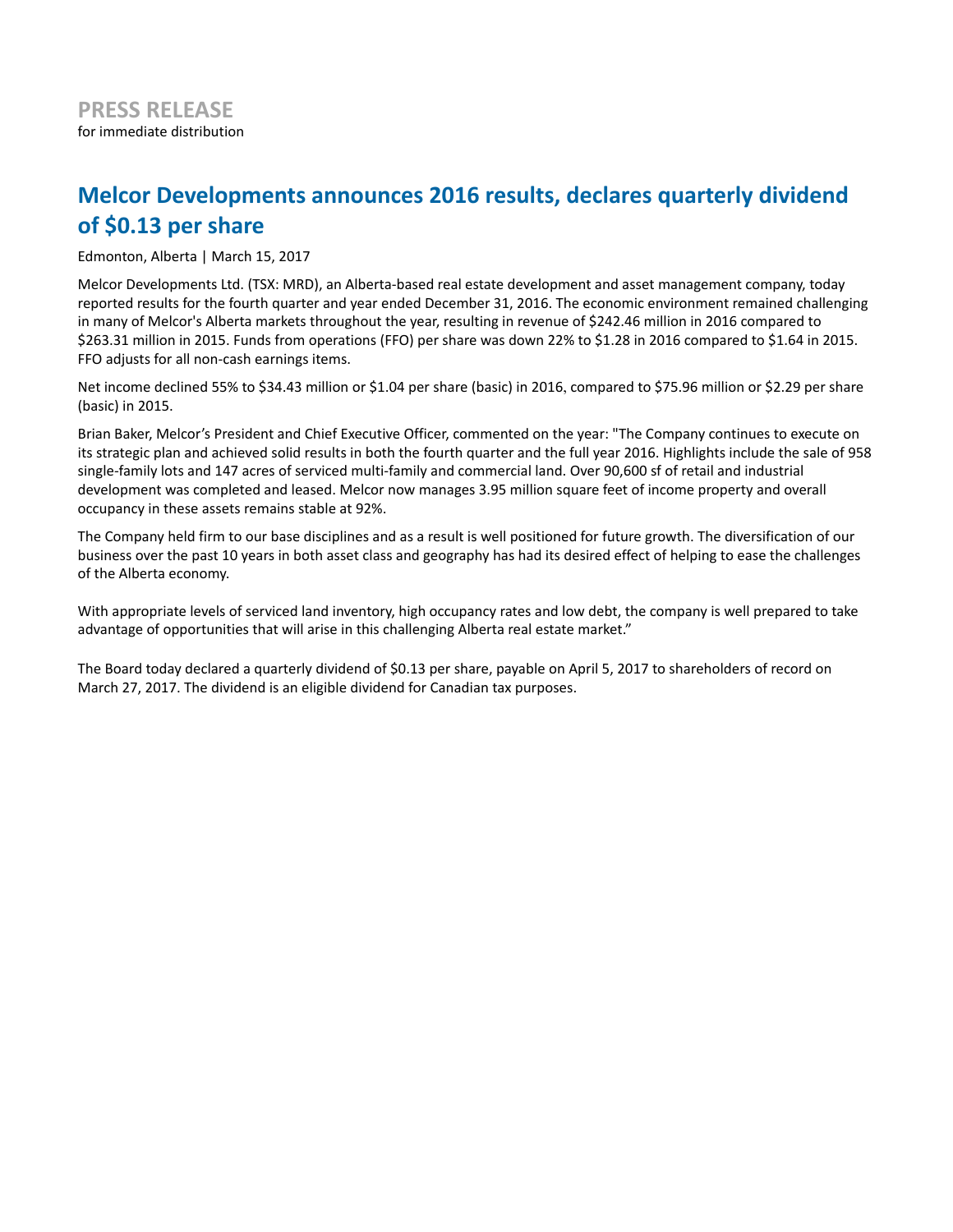# Selected Highlights

| (\$000s except as noted)                       | 2016      | 2015      | <b>Change</b> |
|------------------------------------------------|-----------|-----------|---------------|
| Revenue                                        | 242,461   | 263,309   | (7.9)%        |
| Gross margin (%) *                             | 44.7%     | 45.8%     | (2.4)%        |
| Fair value adjustment on investment properties | 15,795    | 9,574     | 65.0 %        |
| Net income                                     | 34,433    | 75,958    | (54.7)%       |
| Net margin $(\%)$ *                            | 14.2%     | 28.8%     | (50.7)%       |
| Funds from operations *                        | 42,564    | 54,271    | $(21.6)\%$    |
| Shareholders' equity                           | 994,721   | 977,970   | 1.7%          |
| Total assets                                   | 1,891,988 | 1,891,969 | — %           |
| <b>Per Share Data</b>                          |           |           |               |
| <b>Basic earnings</b>                          | 1.04      | 2.29      | $(54.6)\%$    |
| Diluted earnings                               | 1.04      | 2.29      | $(54.6)\%$    |
| Funds from operations *                        | 1.28      | 1.64      | $(22.0)\%$    |
| Book value *                                   | 29.83     | 29.43     | 1.4 %         |

While the economic environment remained challenging in many of our Alberta markets in 2016, we achieved solid results and advanced several strategies that position Melcor for future growth and success.

Community Development focused on diversifying residential product types to respond to demand in the more price-sensitive Alberta markets. In addition, we worked closely with our builders to implement promotions to move inventory and create activity.

Property Development completed and transferred 6 buildings (90,694 sf) in 2016 with a further 31,108 sf near completion. Revenue from the Property Development division is eliminated on consolidation. Pre-elimination, total revenue increased 2% over 2015. This activity will positively impact results in future years as we continue to grow our income-producing assets for long-term holding or for sale to the REIT. We continued to progress commercial land through the development, approvals and lease-up process and have 2 new developments and a new 53,000 sf office building at an existing development breaking ground in spring 2017.

Investment Properties maintained stable occupancy rates and healthy renewals in a challenging market and now manages 3.95 million sf (growth of 12% over 2015).

Our long-term strategy of creating a pipeline of stable, income-producing assets to reduce volatility in our operating results continues to generate results and helped to offset the revenue contraction seen in our Community Development division. Revenue from our income-producing portfolio (including REIT properties) grew by 4% to partially offset the 8% decline in revenue from Community Development due to regional softness in residential real estate. Diversity in the Community Development division's product types (from multi-family to estate) contributed to steady activity in under-served asset classes.

Throughout the year, we maintained our conservative and disciplined approach to investment and development activities and the management of our assets and liabilities. We reduced our inventory of single-family lots in some markets. Lower sales and a focused effort on collections across divisions contributed to a 9.7% reduction in receivables over 2015. Over the past few years, we have focused on operating more efficiently and have reduced our general and administrative spending by \$4.01 million or 16.2% since 2014.

We continued to invest in income-producing commercial properties and grew our portfolio of managed properties by 12%:

- We acquired 3 income-producing office buildings in the Greater Denver, Colorado area:
	- a 128,383 sf office for \$20.07 million (US\$17.03 million).  $\circ$
	- a 95,127 sf office for \$13.07 million (US\$9.75 million).  $\circ$
	- a 82,659 sf office for \$13.22 million (US\$10.19 million). $\circ$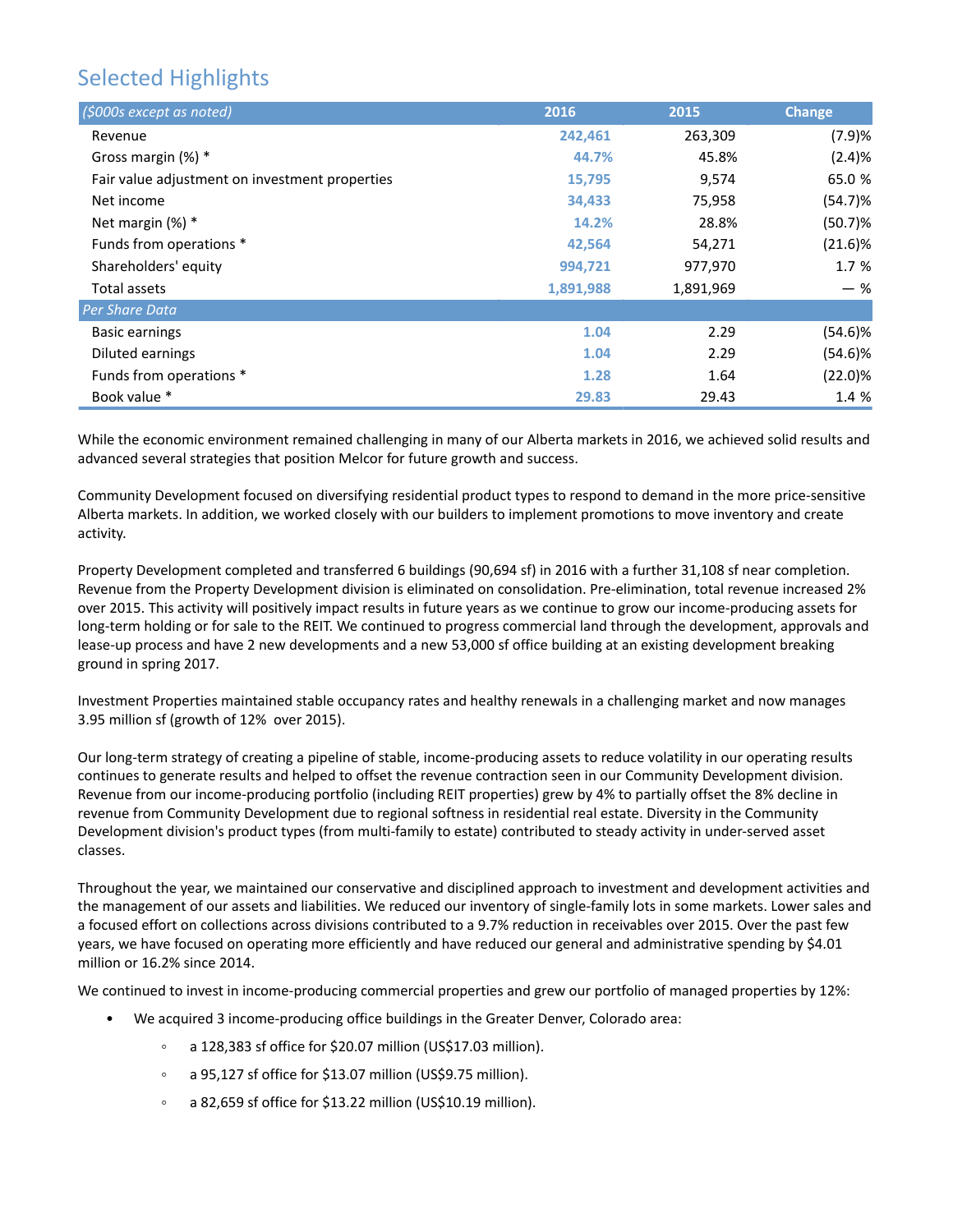• We disposed of a 240 unit multi-family apartment in the Greater Dallas, Texas area for \$38.42 million (US\$29.19 million). This disposition completes our exit from the Texas market to better hedge our exposure to resource economies.

We also acquired Northridge Place, a 72 unit, 65,474 sf apartment on 1.63 acres in St. Albert, Alberta for \$14.83 million.

We continued to invest in land inventory and increased our land holdings by 144.58 acres in strategic growth corridors. The acquired land is primarily allocated to residential development and includes 42.24 acres acquired in the US. We continue to move land use designations through the municipal approval process to increase our supply of shovel ready assets so that we are ready to capitalize when market demand improves.

Occupancy in our income-producing properties owned by Melcor and the REIT remained steady at 92%.

### Return to Shareholders

Melcor continues to distribute profit to investors. During 2016, the Company paid annual dividends of \$0.48 per share. The dividend paid out in 2016 was reduced over the prior year to ensure the appropriate balance between returning profit to shareholders and conserving cash for investment opportunities and our capital allocation strategy.

Melcor declared a \$0.13 per share dividend on March 15, 2017 payable on April 5, 2017 to shareholders of record on March 27, 2017. The dividend is an eligible dividend for Canadian tax purposes.

Melcor has been paying dividends since 1969.

### **Outlook**

Melcor owns a high quality portfolio of assets, including raw land, developed land inventory (including residential lots and acres for multi-family and commercial development), income-producing properties and championship golf courses. Alberta, our largest market, has undergone dramatic changes in economic outlook over the past few years as a result of lower oil prices. Despite these clear economic headwinds, we continue to execute on our strategic plan and achieved solid results in 2016. Diversification of both asset class and geography continues to ease the challenges of the Alberta economy.

We expect variations in market demand based on region and asset class to continue in 2017. On the residential side, we expect starter homes and lower priced options including duplexes and townhomes to continue to lead the market. We also expect Kelowna and Lethbridge to remain unaffected by the pressures of our other markets. On the commercial side, retail activity remains steady and we expect that trend to continue. Our US assets continue to deliver positive returns and we again expanded our commercial asset base via opportunistic buys in economies that are growing and that are counter cyclical to our resource dependence in Alberta.

Our business model has adapted to changing times for over 90 years. We will continue to take advantage of opportunities to diversify our asset base both geographically and by product type. We will maintain our disciplined, conservative approach to operations to ensure that we remain profitable while achieving our fundamental goals of protecting shareholder investment and sharing corporate profit with our shareholders.

With appropriate levels of serviced land inventory, high occupancy rates and large capacity on our operating facility, Melcor remains in an excellent position to take advantage of opportunities that may arise in a challenging real estate market.

#### **MD&A and Financial Statements**

Information included in this press release is a summary of results. This press release should be read in conjunction with Melcor's 2016 consolidated financial statements and management's discussion and analysis for the year ended December 31, 2016, which can be found on the Company's website at www.Melcor.ca or on SEDAR (www.sedar.com).

#### **Annual General Meeting**

We invite shareholders to join us at Melcor's annual general meeting on April 26, 2017 at 11:00 am MDT. The meeting will be held in the Devonian Room at the Westin, 10135 100 Street, Edmonton, Alberta. We look forward to seeing you there.

#### **About Melcor Developments Ltd.**

Melcor is a diversified real estate development and asset management company that transforms real estate from raw land through to high-quality finished product in both residential and commercial built form. Melcor develops and manages mixeduse residential communities, business and industrial parks, office buildings, retail commercial centres and golf courses. Melcor owns a well diversified portfolio of assets in Alberta, Saskatchewan, British Columbia, Arizona and Colorado.